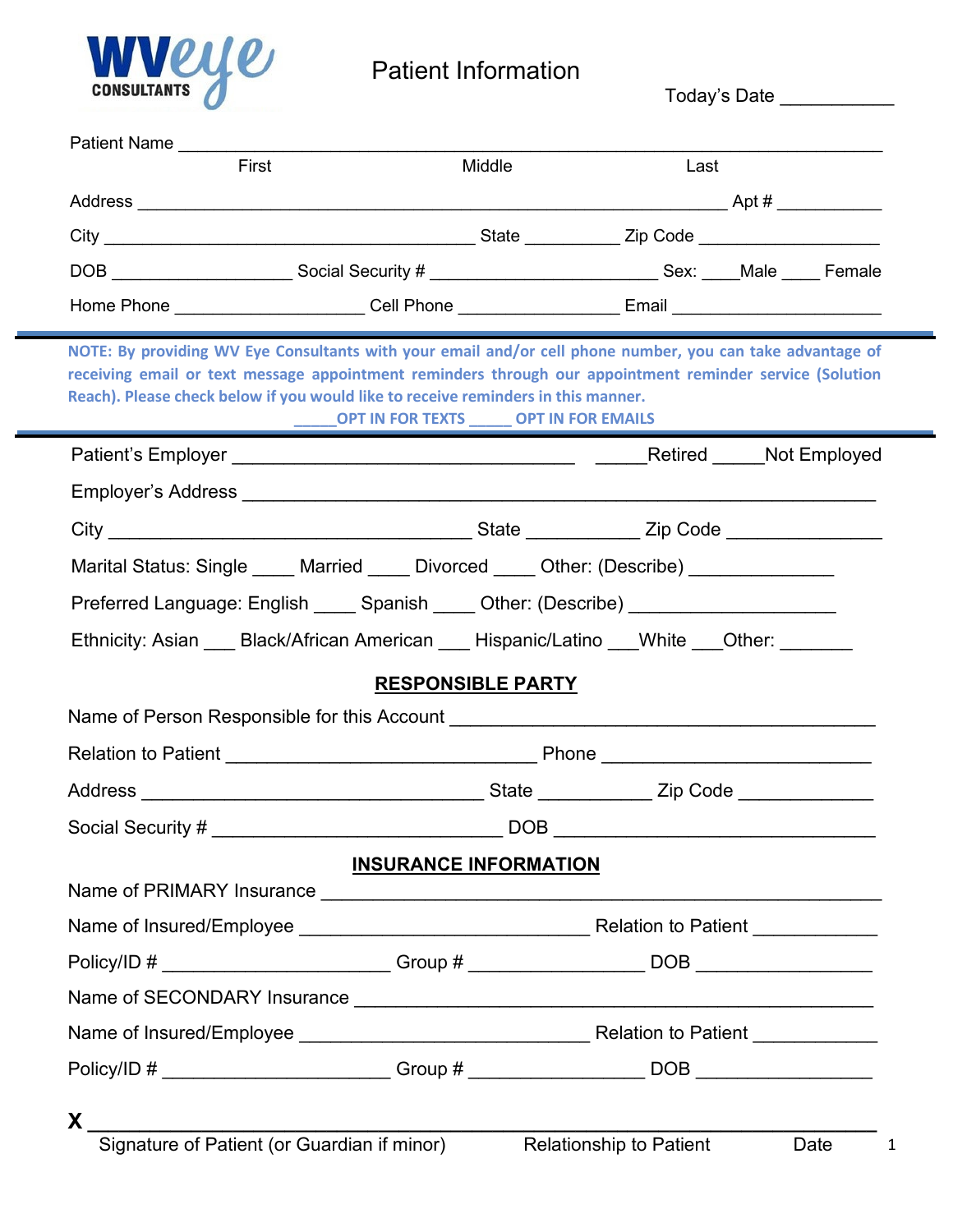

## Patient Information

| <b>Patient Name Example 2014</b>                                                                                                                                                                                               | DOB<br>Please Circle any of the following that apply to you:                                                                                                                                                                   |  |  |
|--------------------------------------------------------------------------------------------------------------------------------------------------------------------------------------------------------------------------------|--------------------------------------------------------------------------------------------------------------------------------------------------------------------------------------------------------------------------------|--|--|
| What Medical Diseases or Illness Have you Had?                                                                                                                                                                                 |                                                                                                                                                                                                                                |  |  |
| Diabetes Hypertension Other:                                                                                                                                                                                                   | <b>GENERAL HEALTH:</b>                                                                                                                                                                                                         |  |  |
|                                                                                                                                                                                                                                | HEALTHY   RECENT ILLNESS   HOSPITALIZATION   FALLS   WEIGHT                                                                                                                                                                    |  |  |
|                                                                                                                                                                                                                                | LOSS/GAIN   SEASONAL ALLERGIES   FEVER <br><b>EAR/NOSE/THROAT:</b>                                                                                                                                                             |  |  |
| <b>What Medications do you Take?</b>                                                                                                                                                                                           | HEALTHY   SORE THROAT   EAR PAIN   RING IN EARS   DIZZINESS                                                                                                                                                                    |  |  |
|                                                                                                                                                                                                                                |                                                                                                                                                                                                                                |  |  |
|                                                                                                                                                                                                                                | <b>DIGESTIVE SYSTEM:</b>                                                                                                                                                                                                       |  |  |
|                                                                                                                                                                                                                                | HEALTHY   CONSTIPATION   DIARRHEA   BOWEL HABIT CHANGE                                                                                                                                                                         |  |  |
| Have you ever taken: Plaquenil ____ Interferon                                                                                                                                                                                 | HEARTBURN / REFLUX    DIFFICULTY SWALLOWING   HERNIA   ULCERS                                                                                                                                                                  |  |  |
|                                                                                                                                                                                                                                |                                                                                                                                                                                                                                |  |  |
| Amiodarone Steroids Flomax                                                                                                                                                                                                     | <b>MUSCLE &amp; BONES:</b>                                                                                                                                                                                                     |  |  |
| <b>Any Drug Allergies?</b>                                                                                                                                                                                                     | HEALTHY   BACK PAIN   NECK PAIN   OSTEOPOROSIS   ARTHRITIS                                                                                                                                                                     |  |  |
|                                                                                                                                                                                                                                | <b>NEUROLOGICAL:</b>                                                                                                                                                                                                           |  |  |
|                                                                                                                                                                                                                                | HEALTHY    MINI-STROKE / TIA STROKE    HEADACHE  \SEIZURE                                                                                                                                                                      |  |  |
|                                                                                                                                                                                                                                | MULTIPLE SCLEROSIS     PARALYSIS     PARKINSONS DISEASE                                                                                                                                                                        |  |  |
| Please list any eye injuries or surgeries:                                                                                                                                                                                     | OTHER: The contract of the contract of the contract of the contract of the contract of the contract of the contract of the contract of the contract of the contract of the contract of the contract of the contract of the con |  |  |
|                                                                                                                                                                                                                                | <b>ENDOCRINE SYSTEM:</b>                                                                                                                                                                                                       |  |  |
|                                                                                                                                                                                                                                | HEALTHY   DIABETES   GOITER   BORDERLINE DIABETES                                                                                                                                                                              |  |  |
|                                                                                                                                                                                                                                | <b>THOUGHTS &amp; FEELINGS:</b>                                                                                                                                                                                                |  |  |
|                                                                                                                                                                                                                                | HEALTHY   ANXIETY   DEPRESSION   PANIC ATTACKS                                                                                                                                                                                 |  |  |
|                                                                                                                                                                                                                                |                                                                                                                                                                                                                                |  |  |
|                                                                                                                                                                                                                                | <b>BLOOD &amp; IMMUNE SYSTEM:</b>                                                                                                                                                                                              |  |  |
| Do you currently, or in the past have any of the                                                                                                                                                                               | HEALTHY   ANEMIA   BRUISES EASILY   LEUKEMIA   HEPATITIS                                                                                                                                                                       |  |  |
| following conditions?                                                                                                                                                                                                          | BLOOD DISEASE   HIV/AIDS   BLEEDING  OTHER: ______________                                                                                                                                                                     |  |  |
| __Glaucoma __ Diabetes __ Stroke __ Cancer                                                                                                                                                                                     | <b>LUNGS &amp; BREATHING:</b>                                                                                                                                                                                                  |  |  |
| _ Heart Attack _ Cataract _ Macular Degeneration                                                                                                                                                                               | HEALHY   COUGH   ASTHMA   SHORTNESS OF BREATH   EMPHYSEMA                                                                                                                                                                      |  |  |
|                                                                                                                                                                                                                                | <b>PNEUMONIA</b><br><b>COPDI</b><br><b>COUGHING UP BLOOD    TUBERCULOSIS </b>                                                                                                                                                  |  |  |
| Do any of these conditions run in your family?                                                                                                                                                                                 | OTHER: The contract of the contract of the contract of the contract of the contract of the contract of the contract of the contract of the contract of the contract of the contract of the contract of the contract of the con |  |  |
| Glaucoma Diabetes Stroke Cancer                                                                                                                                                                                                | <b>HEART &amp; BLOOD VESSEL:</b>                                                                                                                                                                                               |  |  |
|                                                                                                                                                                                                                                | HEALTHY   HEART ATTACK   CHEST PAIN   HEART SURGERY   BLOOD<br>CLOTS   HIGH BLOOD PRESSURE   HIGH CHOLESTEROL   STRESS TEST                                                                                                    |  |  |
| <b>Heart Attack Cataract Macular Degeneration</b>                                                                                                                                                                              |                                                                                                                                                                                                                                |  |  |
| Other: and the state of the state of the state of the state of the state of the state of the state of the state of the state of the state of the state of the state of the state of the state of the state of the state of the | URINARY/GYN/OB:                                                                                                                                                                                                                |  |  |
|                                                                                                                                                                                                                                | HEALTHY   INCONTINENCE   URGENCY TO VOID<br><b>IPREGNANCYI</b>                                                                                                                                                                 |  |  |
| Hobbies:                                                                                                                                                                                                                       |                                                                                                                                                                                                                                |  |  |
|                                                                                                                                                                                                                                | SKIN:                                                                                                                                                                                                                          |  |  |
| Special Vision Needs (music, sewing,                                                                                                                                                                                           | HEALTHY   RASH <br><b>CHANGING MOLES</b><br><b>PSORIASIS</b><br> ITCHING                                                                                                                                                       |  |  |
|                                                                                                                                                                                                                                |                                                                                                                                                                                                                                |  |  |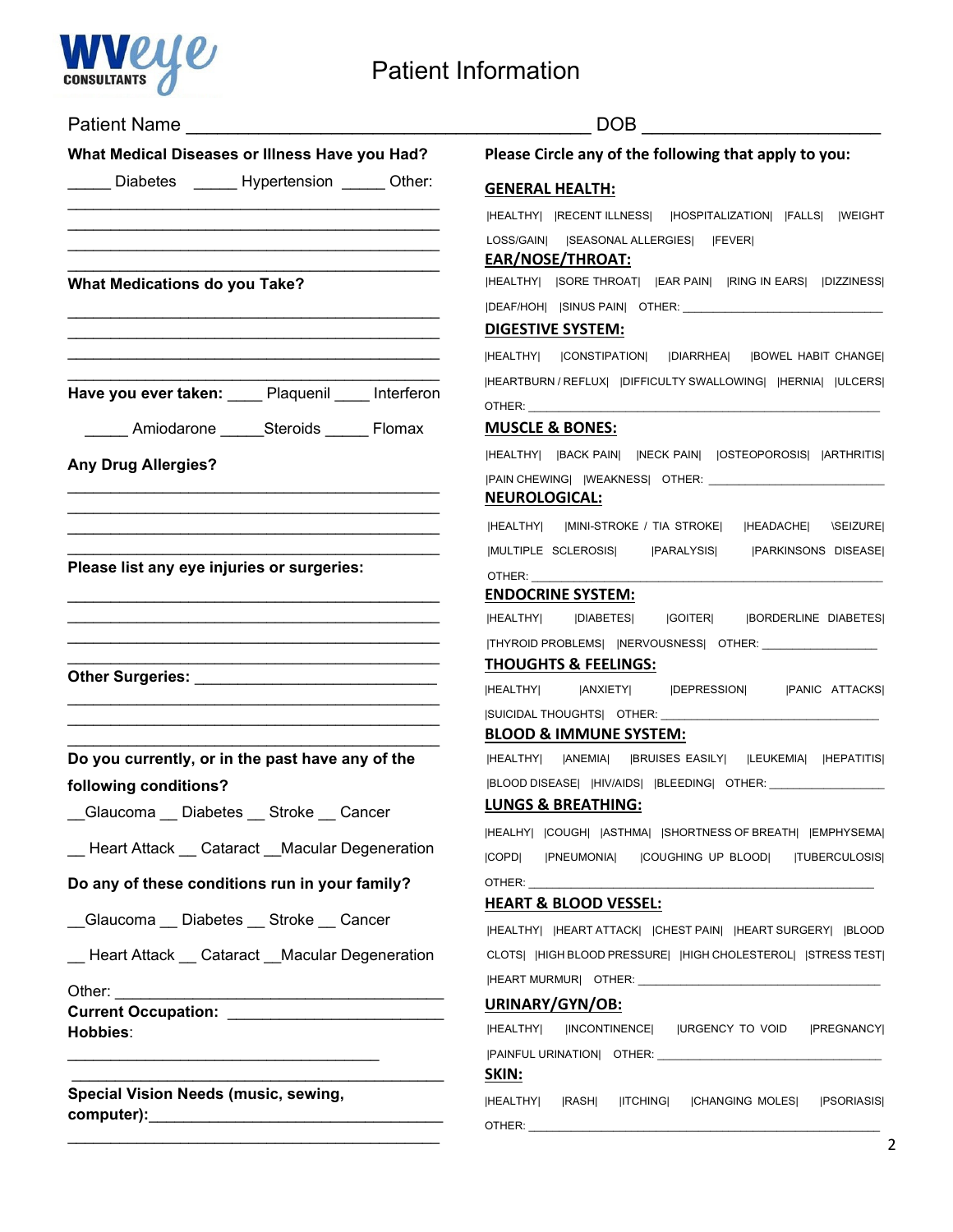

Patient Name \_\_\_\_\_\_\_\_\_\_\_\_\_\_\_\_\_\_\_\_\_\_\_\_\_\_\_\_\_\_\_\_\_\_\_\_\_\_\_ DOB \_\_\_\_\_\_\_\_\_\_\_\_\_\_\_\_\_\_\_\_\_\_\_

## **STATEMENTS OF ACCEPTANCE**

Unless refused and marked as such within this document, I the undersigned accept the provisions outlined herein. The signature below designates acceptance of all the following provisions:

- **1) ACKNOWLEDGEMENT OF RECEIPT OF NOTICE OF PRIVACY PRACTICES**
- **2) CONSENT TO USE AND DISCLOSE HEALTH INFORMATION FOR TREATMENT, PAYMENT, OR HEALTHCARE OPERATIONS (Restrictions as requested)**
- **3) CONSENT FOR DIAGNOSIS AND TREATMENT**
- **4) ASSIGNMENT OF BENEFITS**
- **5) RESPONSIBILITY FOR PAYMENT FOR SERVICES**
- **6) FINANCIAL POLICY**

| Signature of Acceptance: X                                                                                                                          | DATE:        |  |  |  |  |
|-----------------------------------------------------------------------------------------------------------------------------------------------------|--------------|--|--|--|--|
| <b>Signature of Witness: X</b>                                                                                                                      | DATE:        |  |  |  |  |
| <b>REFUSED ACCEPTANCE OF ALL PROVISISONS</b>                                                                                                        | <b>DATE:</b> |  |  |  |  |
| (1) ACKNOWLEDGEMENT OF RECEIPT<br>OF NOTICE OF PRIVACY PRACTICES                                                                                    |              |  |  |  |  |
| A copy of this office's Notice of Privacy Practices have been made available to me.                                                                 |              |  |  |  |  |
| (REFUSED)<br><b>Accepted Per Signature Above Unless Checked:</b>                                                                                    |              |  |  |  |  |
| FOR OFFICE USE ONLY BELOW THIS LINE                                                                                                                 |              |  |  |  |  |
| We attempted to obtain written acknowledgement of receipt of our Notice of Privacy Practices, but acknowledgement<br>could not be obtained because: |              |  |  |  |  |
| Individual Refused to Sign.                                                                                                                         |              |  |  |  |  |
| Communication barriers prohibited obtaining the acknowledgement.                                                                                    |              |  |  |  |  |

\_\_\_\_\_\_\_\_\_\_\_\_\_\_\_\_\_\_\_\_\_\_\_\_\_\_\_\_\_\_\_\_\_\_\_\_\_\_\_\_\_\_\_\_\_\_\_\_\_\_\_\_\_\_\_\_\_\_\_\_\_\_\_\_\_\_\_\_\_\_\_\_\_\_\_\_\_\_\_\_\_\_\_\_\_\_\_\_\_\_ \_\_\_\_\_\_\_\_\_\_\_\_\_\_\_\_\_\_\_\_\_\_\_\_\_\_\_\_\_\_\_\_\_\_\_\_\_\_\_\_\_\_\_\_\_\_\_\_\_\_\_\_\_\_\_\_\_\_\_\_\_\_\_\_\_\_\_\_\_\_\_\_\_\_\_\_\_\_\_\_\_\_\_\_\_\_\_\_\_\_

- □ An emergency prevented us from obtaining the acknowledgement.
- □ Other (please specify): \_\_\_\_\_\_\_\_\_\_\_\_\_\_\_\_\_\_\_\_\_\_\_\_\_\_\_\_\_\_\_\_\_\_\_\_\_\_\_\_\_\_\_\_\_\_\_\_\_\_\_\_\_\_\_\_\_\_\_\_\_\_\_\_\_\_\_\_\_\_\_

EMPLOYEE INITIALS \_\_\_\_\_\_\_\_\_\_\_\_\_\_\_\_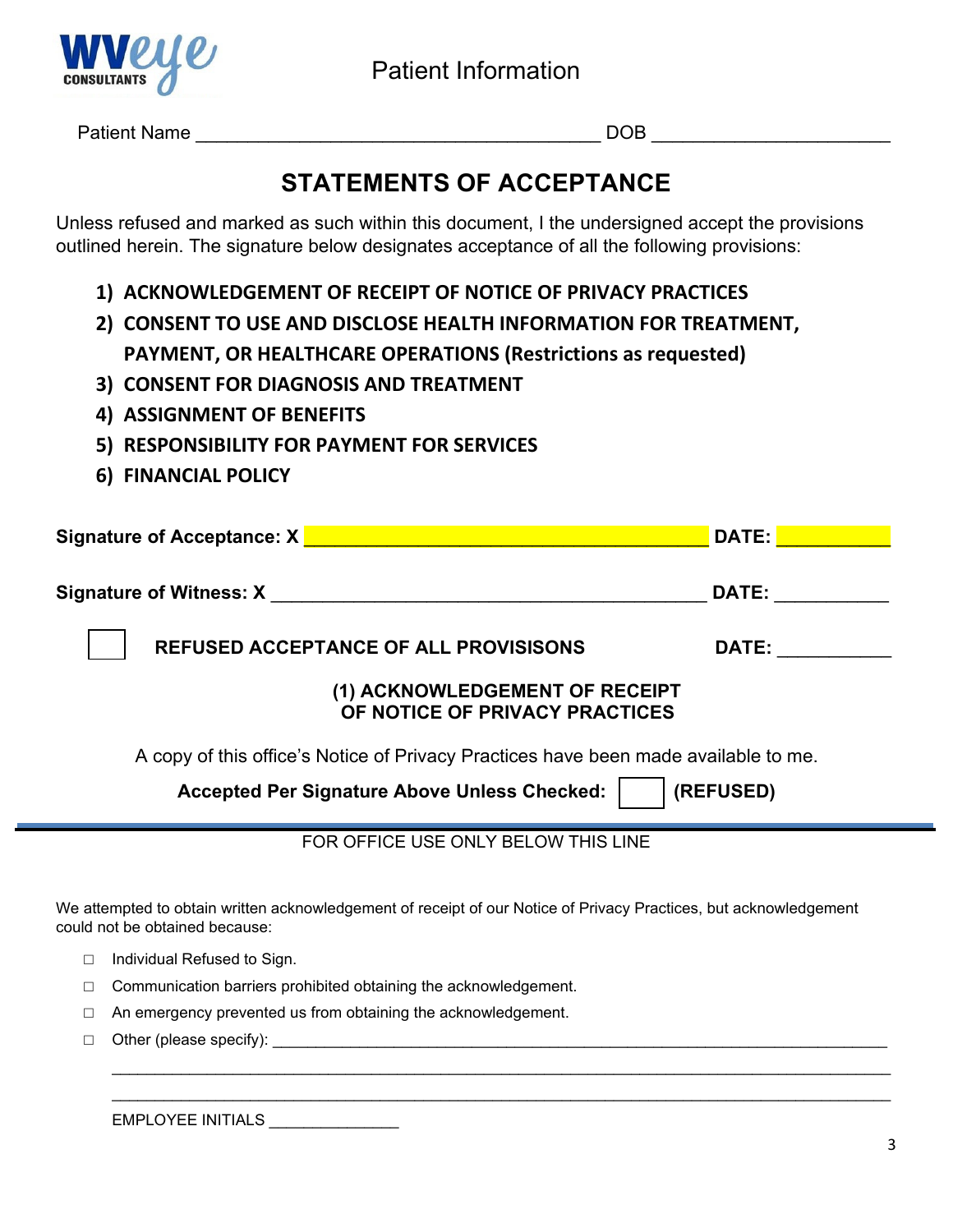



## **HIPAA NOTICE OF PRIVACY PRACTICES**

#### **THIS NOTICE DESCRIBES HOW MEDICAL INFORMATION ABOUT YOU MAY BE USED AND DISCLOSED AND HOW YOU CAN GET ACCESS TO THIS INFORMATION. PLEASE REVIEW IT CAREFULLY**

This Notice of Privacy Practices describes how we may use and disclose your protected health information (PHI) to carry out treatment, payment, or health care operations (TPO) and for other purposes that are permitted or required by law. It also describes your rights to access and control your protected health information. "Protected health information" is information about you, including demographic information, that may identify you and that relates to your past, present or future physical or mental health or condition and related health care services.

#### **Uses and Disclosures of Protected Health Information**

Your protected health information may be used and disclosed by your physician, our office staff and others outside of our office that are involved in your care and treatment for the purpose of providing health care services to you, to pay your health care bills, to support the operation of the physician's practice, and any other use required by law.

**Treatment**: We will use and disclose your protected health information to provide, coordinate, or manage your health care with a third party. For example, we would disclose your protected health information, as necessary, to a home health agency that provides care to you. For example, your protected health information may be provided to a physician to whom you have been referred to ensure that the physician has the necessary information to diagnose or treat you.

**Payment:** Your protected health information will be used, as needed, to obtain payment for your health care services. For example, obtaining approval for a hospital stay may require that your relevant protected health information be disclosed to the health plan to obtain approval for the hospital admission.

**Healthcare Operations**: We may use or disclose, as needed, your protected health information to support the business activities of your physician's practice. These activities include, but are not limited to, quality assessment activities, employee review activities, training of medical students, licensing, and conducting or arranging for other business activities. For example, we may disclose your protected health information to medical school students that see patients at our office. In addition, we may use a sign-in sheet at the registration desk where you will be asked to sign your name and indicate your physician. We may also call you by name in the waiting room when your physician is ready to see you. We may use or disclose your protected health information, as necessary, to contact you to remind you of your appointment.

We may use or disclose your protected health information in the following situations without your authorization. These situations include: as Required By Law, Public Health issues as required by law, Communicable Diseases: Health Oversight: Abuse or Neglect: Food and Drug Administration requirements: Legal Proceedings: Law Enforcement: Coroners, Funeral Directors, and Organ Donation: Research: Criminal Activity: Military Activity and National Security: Worker's Compensation: Inmates: Required Uses and Disclosures: Under the law, we must make disclosures to you and when required by the Secretary of the Department of Health and Human Services to investigate or determine our compliance with the requirements of Section 164.500.

**Other Permitted and Required Uses and Disclosures w**ill be made only with your consent, authorization or opportunity to object unless required by law.

You may revoke this authorization, at any time, in writing, except to the extent that your physician or the physician's practice has taken an action in reliance on the use or disclosure indicated in the authorization.

#### **Your Rights**

The following is a statement of your rights with respect to your protected health information.

- **You have the right to inspect and copy your protected health information**. Under federal law, however, you may not inspect or copy the following records: psychotherapy notes; information compiled in reasonable anticipation of, or use in, a civil, criminal, or administrative action or proceeding, and protected health information that is subject to law that prohibits access to protected health information.
- You have the right to request a restriction of your protected health information. This means you may ask us not to use or disclose any part of your protected health information for the purposes of treatment, payment, or healthcare operations. You may also request that any part of your protected health information not be disclosed to family members or friends who may be involved in your care or for notification purposes as described in this Notice of Privacy Practices. Your request must state the specific restriction requested and to whom you want the restriction to apply. Your physician is not required to agree to a restriction that you may request. If physician believes it is in your best interest to permit use and disclosure of your protected health information, your protected health information will not be restricted. You then have the right to use another Healthcare Professional.
- **You have the right to request to receive confidential communications from us by alternative means or at an alternative location. You have the right to obtain a paper copy of this notice from us**. Upon request, even if you have agreed to accept this notice alternatively i.e. electronically.
- You may have the right to have your physician amend your protected health information. If we deny your request for amendment, you have the right to file a statement of disagreement with us and we may prepare a rebuttal to your statement and will provide you with a copy of any such rebuttal.
- **You have the right to receive an accounting of certain disclosures we have made, if any, of your protected health information**.

We reserve the right to change the terms of this notice and will inform you by mail of any changes. You then have the right to object or withdraw as provided in this notice.

#### **Complaints**

You may complain to us or to the Secretary of Health and Human Services if you believe your privacy rights have been violated by us. You may file a complaint with us by notifying our privacy contact of your complaint. **We will not retaliate against you for filing a complaint.** This notice was published and becomes effective on/or before **Feb. 01, 2011**.

We are required by law to maintain the privacy of, and provide individuals with, this notice of our legal duties and privacy practices with respect to protected health information. If you have any objections to this form, please ask to speak with our HIPAA Compliance Officer in person or by phone at 304-343-3937.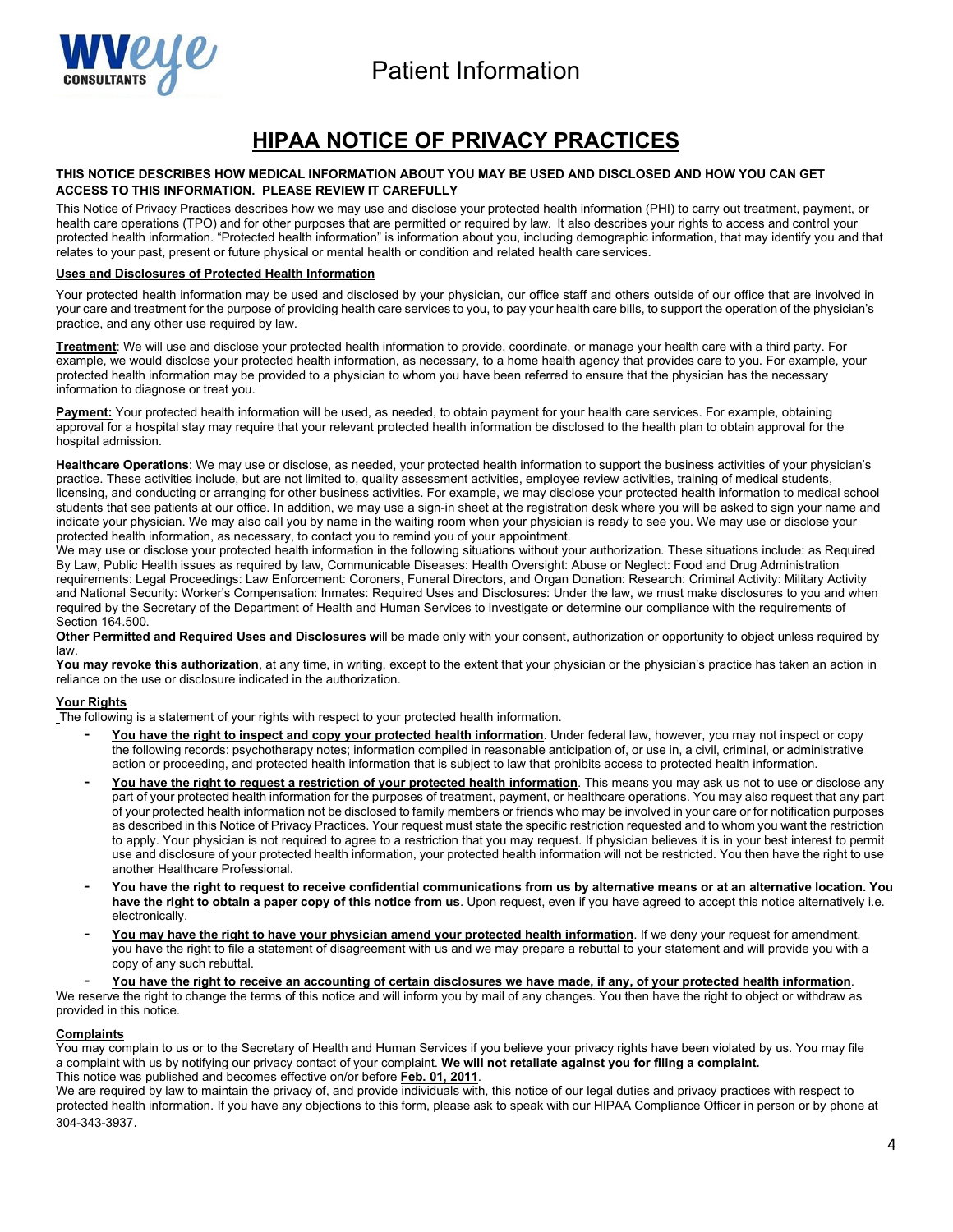



## **(2) CONSENT TO USE AND DISCLOSE HEALTH INFORMATION FOR TREATMENT, PAYMENT, OR HEALTHCARE OPERATIONS**

I understand that as part of my healthcare, this organization originates and maintains health records describing my health history symptoms, examination and test results, diagnoses, treatment, and any plans for future care or treatment.

## **I understand that this information serves as:**

- A basis for planning my care and treatment.
- A means of communication among the many healthcare professionals who contribute to my care.
- A source of information for applying my diagnosis and surgical information to my bill.
- A means by which a third-party payer can verify that services billed were provided.
- A tool for routine healthcare operations such as assessing care quality and reviewing the competency of healthcare professionals.

I understand that I have the right:

- To object to the use of my health information for directory purposes.
- To request restrictions as to how my health information may be used or described to carry out treatment, payment, or healthcare operations, and that the organization is not required to agree to the restrictions requested.
- To revoke this consent in writing, except to the extent that the organization has already acted in reliance thereon.

## **I REQUEST THE FOLLOWING RESTRICTIONS TO THE USE OR DISCLOSURE OF MY HEALTH INFORMATION:**

| (Check One)                                                      |         | Relationship | <b>Name</b> |  |
|------------------------------------------------------------------|---------|--------------|-------------|--|
| Include                                                          | Exclude |              |             |  |
| Include                                                          | Exclude |              |             |  |
| Include                                                          | Exclude |              |             |  |
| Accepted Per Signature Above Unless Checked:<br><b>(REFUSED)</b> |         |              |             |  |

## **(3) CONSENT FOR DIAGNOSIS AND TREATMENT**

I, the undersigned, hereby consent to and authorize the administration and performance of all treatment as may be deemed necessary or advisable in the treatment of this patient, all of which to the judgment of the attending physician or their assigned designees, may be considered medically necessary or advisable.

I fully understand that this consent is given in advance of any specific diagnosis or treatment, and I understand this consent to be continuing in nature even after a specific diagnosis has been made and treatment recommended. This consent shall remain in full force and effective until revoked in writing.

## **Accepted Per Signature Above Unless Checked: (REFUSED)**

5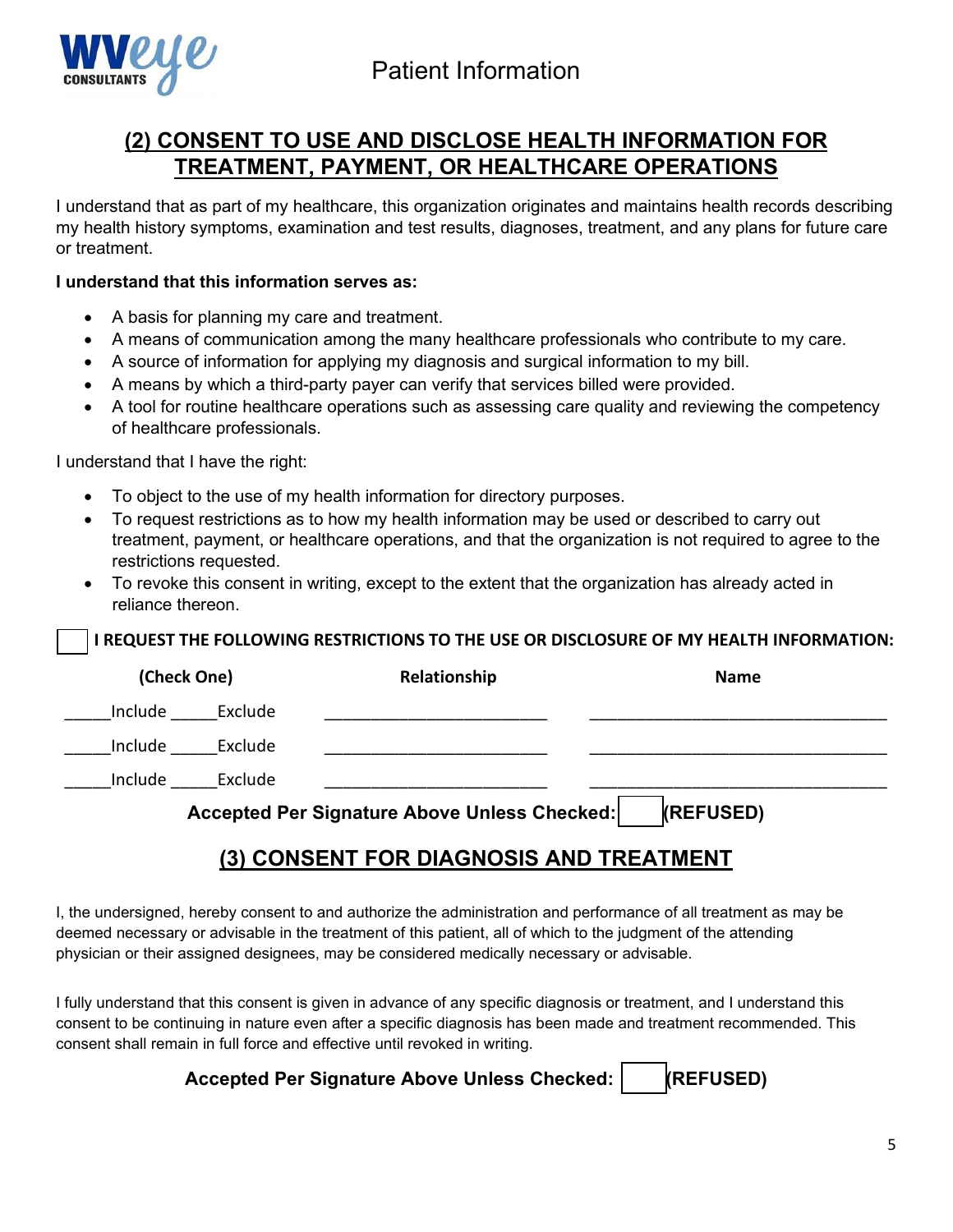



## **(4) ASSIGNMENT OF BENEFITS**

This is to certify that the above information is true and correct to the best of my knowledge. I authorize West Virginia Eye Consultants to release any medical information necessary to submit my or my child's insurance claims or to notify others as required for advice or treatment. I understand that I am financially responsible to West Virginia Eye Consultants for all services received and that finance charges may be assessed for any charges not paid according to policy. I understand that I am responsible to pay all expenses incurred in collecting any unpaid fees, including all reasonable attorney or collection fees. I hereby assign to West Virginia Eye Consultants for any services rendered, insurance benefits and/or benefits due because of liability of a third party for the above patient unless I pay the patient's account in full upon completion of service. I understand that every effort will be made to collect benefits on my behalf, but it is my responsibility to collect benefits from my insurance company. I take full responsibility for assuring that my insurance companies are properly notified if referrals, second opinions or pre-certifications are required prior to services rendered.

**Accepted Per Signature Above Unless Checked: (REFUSED)**

## **(5) RESPONSIBILITY FOR PAYMENT FOR SERVICES**

I understand that the ultimate responsibility for all charges incurred on my account is mine and agree to pay all deductibles, co-insurance amounts, and charges for non-covered or denied services.

**Accepted Per Signature Above Unless Checked: (REFUSED)**

## **(6) FINANCIAL POLICY [EFFECTIVE 07/01/2017]**

We are so excited you have chosen West Virginia Eye Consultants as your eye care provider. We are fully committed to enhancing the lives of every patient, by providing the best quality eye care, with an excellent team of providers and support staff; all sharing a united focus on your needs and well-being every day. We must emphasize that as Medical Care providers, our relationship is with you, our patient, not with your insurance company. However, as a courtesy to you, we will bill most insurance companies. Please let us know if you have any questions about our fees, our policies and procedures, or your payment responsibilities during your visits with us.

### *Patient Co-Payments:*

Patients at WVEC will be asked to present an insurance card for each visit. All co-payments and any past due balances are due at the time of check-out unless previous arrangements have been made with our billing team. We accept cash, check, credit card or Care Credit at time of payment. No post-dated checks will be accepted.

### *Refractive Services:*

I understand that the \$30.00 refraction fee is **NOT** covered by most **medical** insurances even though it is considered part of the comprehensive eye exam at WVEC. I understand that I am responsible for payment of the fee unless I request not to have a refraction performed **prior** to the examination. The refraction test is an eye examination that measures a person's ability to see an object at a specific distance. WVEC physicians can determine if you have nearsightedness, farsightedness, astigmatism (asymmetrical cornea), or presbyopia (inability to focus on objects that are close to you). This test helps confirm the extent of vision difficulty. The information obtained from a refraction test allows the prescription for eyeglasses or contact lenses to be correct for each person. This test can be done as part of a routine eye test to determine if a person has normal vision. When a person complains of blurred vision, this test can help determine the extent of poor vision. It can also be performed to help follow the progress of treatments for diseases of the eye such as cataracts. The test is also used to prescribe glasses if needed.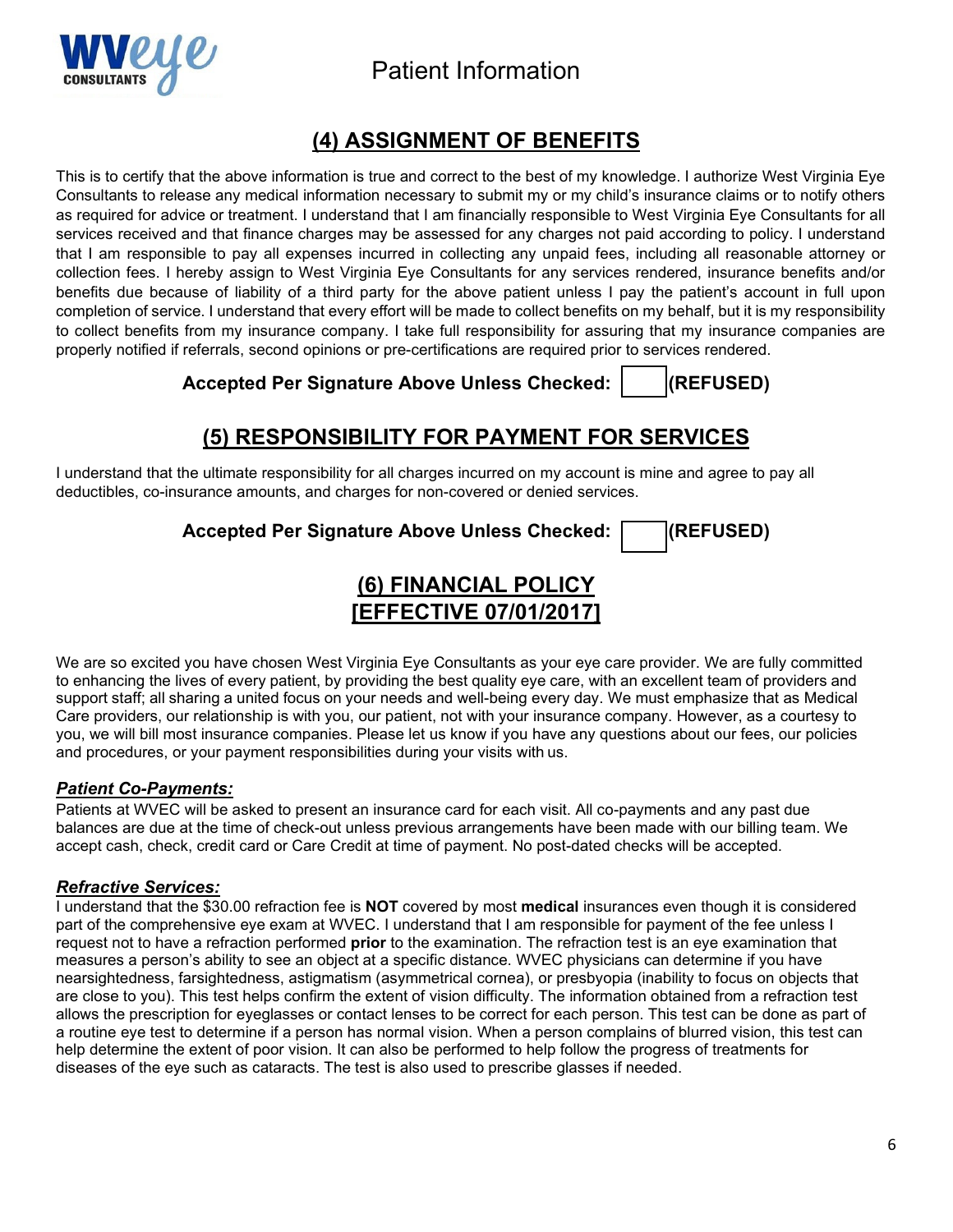

## *Surgical Procedure and Specialty Contact Lens Products:*

Patients receiving any type of surgical procedure or specialty contact lens fitting are required to pay any co-payment deductible 48 hours prior to the surgical procedure or dispensing of products. The Billing office will counsel you on all your financial options when you have your surgical evaluation and/or specialty contact lens fitting.

## *Optical:*

If a patient needs glasses ordered at WVEC, we will take half of the total payment at the time of order. When glasses are dispensed to the patient, the final payment is due at this time.

## *Insurance Claims:*

Your personal insurance is a contract between you and your insurance company. WVEC will bill your primary insurance company after the completion of your visit. To bill your insurance company, we require that you disclose all insurance information including primary and secondary insurance, along with any changes that have occurred with your insurance information. Failure to provide complete insurance information may result in patient responsibility for the entire bill. Your insurance company will make the final determination of your eligibility and benefits. If your insurance provider is not contracted with WVEC, the patient agrees to pay any charges not covered by the insurance provider. If we are out of network for your insurance company and your insurance pays you directly, you are responsible for payment and agree to take care of the outstanding balance with WVEC immediately. If your insurance plan is one that WVEC is not a participating provider, you are responsible for payment in full at the time of check-out. Secondary insurance claims will be submitted one time as a courtesy to the patient. However, the patient will remain responsible for the balance except in the instances where WVEC are in contractual arrangement with the secondary insurance. If payment is not received from the secondary insurance, the balance will become the responsibility of the patient. IF WVEC IS FORCED TO SUBMIT A DELINQUENT ACCOUNT TO A COLLECTION AGENCY, THERE WILL BE A 30% LATE FEE ADDED TO THAT ACCOUNT.

## *Referrals and Pre-Authorizations:*

There are health insurance companies that require the patient to obtain a referral or prior authorization form from your Primary Care Provider before visiting a specialist. If your insurance company requires a referral or pre-authorization, the patient is responsible for obtaining it. Failure to obtain the referral along with the pre-authorization may result in a lower or no payment from the insurance company, and the outstanding balance will be the patient's responsibility. This may require the patient's appointment to be rescheduled if not obtained before seeing the doctor.

As a courtesy to you, WVEC is happy to set up a payment plan for any outstanding balances over \$200.00. You may ask to speak with a billing team member to set up this monthly payment plan at the time of your appointment.

If the patient is over 18 years of age and receiving treatment at WVEC, the patient is fully responsible for payment of all services. WVEC will not bill any other personal party.

## *Third Party Billing:*

WVEC does not participate in any third-party billing.

### *Worker's Compensation:*

It is the patient's responsibility to provide our front desk team with the employer authorization or contact information regarding any workers compensation claims. If the claim is denied by the workers compensation insurance provider, it is the patient's responsibility to complete the payment at check-out.